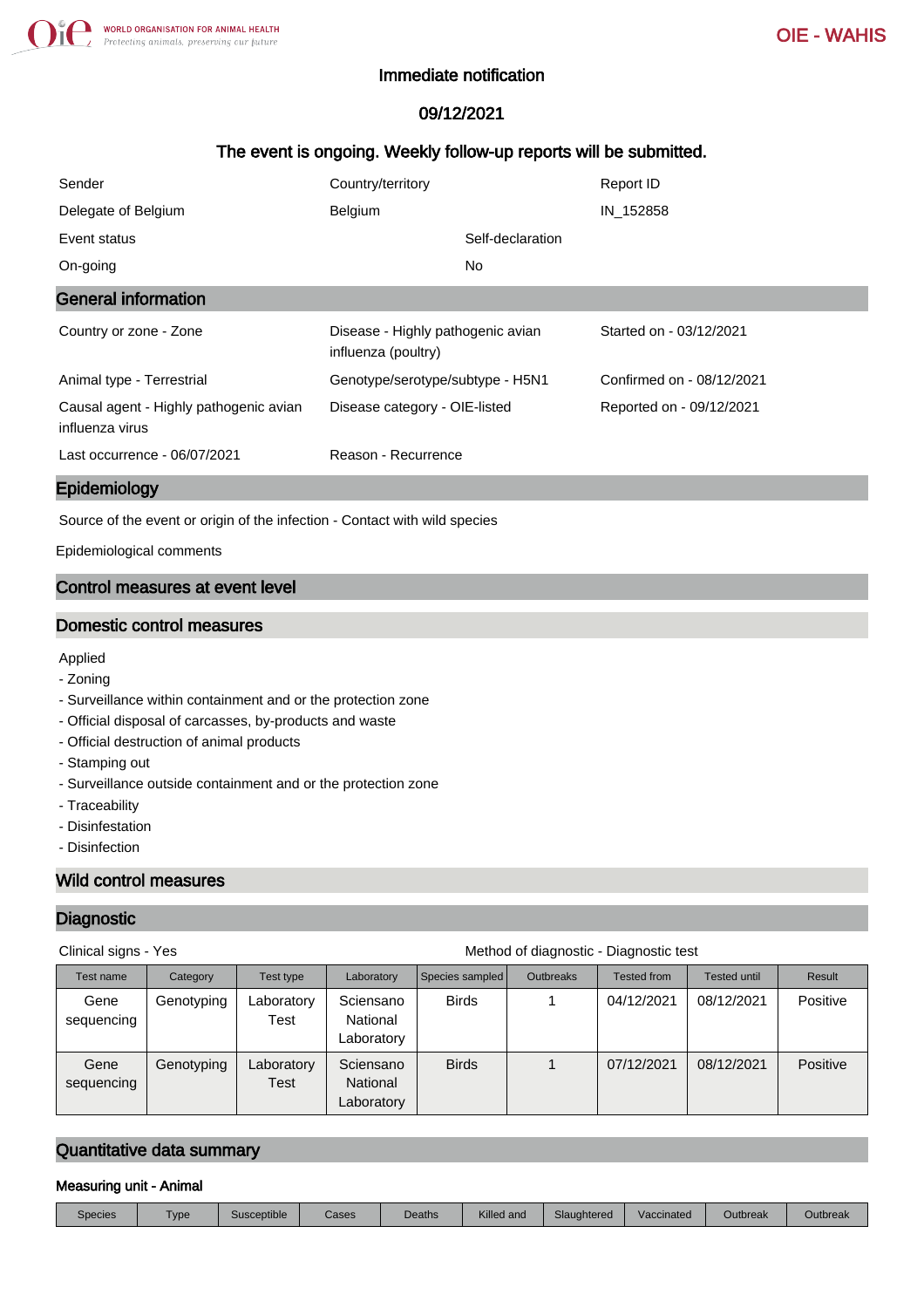|              |            |       |      |      | disposed of |   | morbidity                | mortality |
|--------------|------------|-------|------|------|-------------|---|--------------------------|-----------|
| <b>Birds</b> | <b>New</b> | 65438 | 1684 | 1684 | 63754       | 0 | $\overline{\phantom{0}}$ |           |
| <b>Birds</b> | Total      | 65438 | 1684 | 1684 | 63754       | 0 | $\overline{\phantom{0}}$ |           |
| All species  | <b>New</b> | 65438 | 1684 | 1684 | 63754       | O | $\overline{\phantom{0}}$ |           |
| All species  | Total      | 65438 | 1684 | 1684 | 63754       | 0 | $\overline{\phantom{0}}$ |           |

### **Outbreaks**

# ob\_93684-Ravels

Started on - 07/12/2021 First administrative division - Vlaanderen Detailled characterization - - Second administrative division - Antwerpen Epidemiological unit - Farm Geographic coordinates - 51.391801,4.984657

Third administrative division - Turnhout Location - Ravels

Description of the affected populationGallus gallus

| <b>Species</b> | <b>Type</b> | Measuring unit | Susceptible | Cases | <b>Deaths</b> | Killed and<br>disposed of | Slaughtered | Vaccinated |
|----------------|-------------|----------------|-------------|-------|---------------|---------------------------|-------------|------------|
| <b>Birds</b>   | <b>New</b>  | Animal         | 38978       | 401   | 401           | 38577                     |             | U          |
| <b>Birds</b>   | Total       | Animal         | 38978       | 401   | 401           | 38577                     |             | 0          |
| All species    | <b>New</b>  | Animal         | 38978       | 401   | 401           | 38577                     |             | 0          |
| All species    | Total       | Animal         | 38978       | 401   | 401           | 38577                     |             | 0          |

## ob\_93683-Alveringem

Second administrative division - West-Vlaanderen

Third administrative division - Veurne Location - Alveringem

Started on - 03/12/2021 First administrative division - Vlaanderen Detailled characterization - -

Epidemiological unit - Farm Geographic coordinates - 51.019488,2.71534

|  | Description of the affected populationGallus gallus |  |
|--|-----------------------------------------------------|--|
|  |                                                     |  |

| <b>Species</b> | <b>Type</b> | Measuring unit | Susceptible | Cases | <b>Deaths</b> | Killed and<br>disposed of | Slaughtered | Vaccinated |
|----------------|-------------|----------------|-------------|-------|---------------|---------------------------|-------------|------------|
| <b>Birds</b>   | <b>New</b>  | Animal         | 26460       | 1283  | 1283          | 25177                     | 0           |            |
| <b>Birds</b>   | Total       | Animal         | 26460       | 1283  | 1283          | 25177                     | 0           | 0          |
| All species    | <b>New</b>  | Animal         | 26460       | 1283  | 1283          | 25177                     |             |            |
| All species    | Total       | Animal         | 26460       | 1283  | 1283          | 25177                     | 0           | 0          |